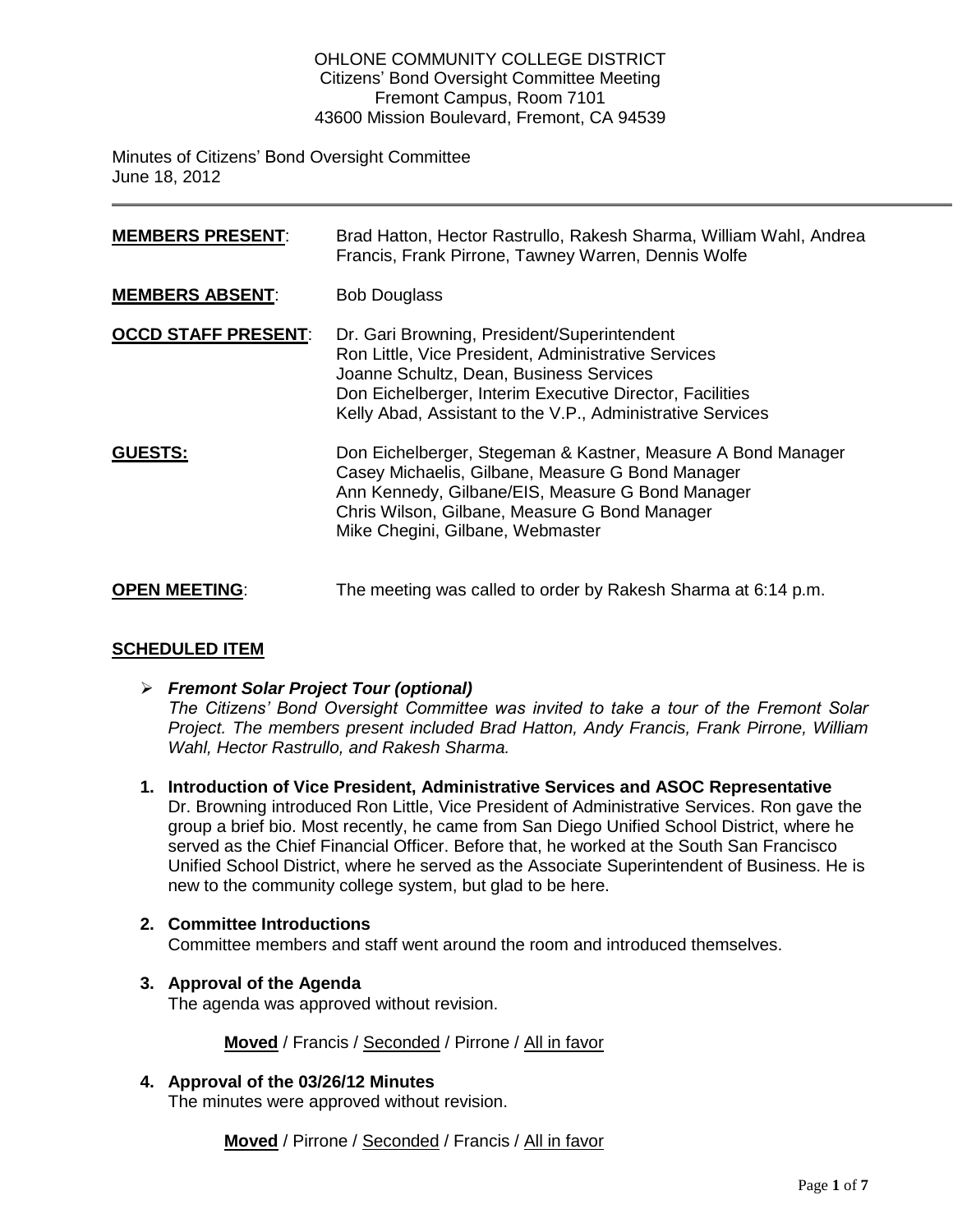# **5. Committee Members Attendance Report**

Bob Douglass was absent; all other committee members were in attendance. Rakesh Sharma asked if there is anything that states that a committee member can be removed from their seat. The Bylaws state, "The Board may remove any Committee member for any reason, including failure to attend two consecutive Committee meetings without reasonable excuse or for failure to comply with the Committee Bylaws or Ethics Policy."

#### **6. Recognition of Committee Members' Terms**

Dr. Browning recognized Mr. Brad Hatton, Mr. Frank Pirrone and Mr. Dennis Wolfe. She presented each of them with the resolutions that were approved by the Board of Trustees at their April meeting. Dr. Browning also reminded the group that when the committee was first formed, all members drew straws to select some members for an initial one year term and the remaining members for an initial two year term. The three committee members recognized have served their initial one year term and have graciously accepted to serve a second two year term.

#### **7. Break for Committee Photo Opportunity**

The group took a break for a group photo of the committee.

**8. Communications from Audience** None

#### **9. Communications from Committee Members**

Dennis Wolfe mentioned to the group that he was talking to an Ohlone student that had many questions about the Measure G Bond. After this encounter, he realized that many of the students may not be aware of what is really going on.

Tawney Warren, the new student trustee, stated that ASOC is trying to address those specific concerns. They have been making an effort over the past year by holding town hall meetings on campus to bring more information to the students about the bond measure, infrastructure problems, what is really happening on campus, and what we can and cannot do with bond measure funds. She said that it is not easy to get the word out to the students. They are getting creative by using the ASOC webpage and Facebook.

Rakesh Sharma asked if the District regularly posts flyers or posters that tell people to go to the District's Bond website on the bulletin boards around campus. Patrice Birkedahl said the District does not do that, but it is a very good idea.

Andy Francis asked about term renewals. It will be discussed during agenda item number 11.

#### **10. Communications from Staff**

Ron Little had a few announcements. The audit committee met last week to discuss the work that Crowe Horwith will begin in October. Joanne and her team will lead those efforts.

The District has been in the process of reorganizing the facilities department. Thomas Moore is the new Director of Facilities, whom you have probably met. He will be taking on a larger role in dealing with the bond projects. He will become the Director of Facilities and Modernization.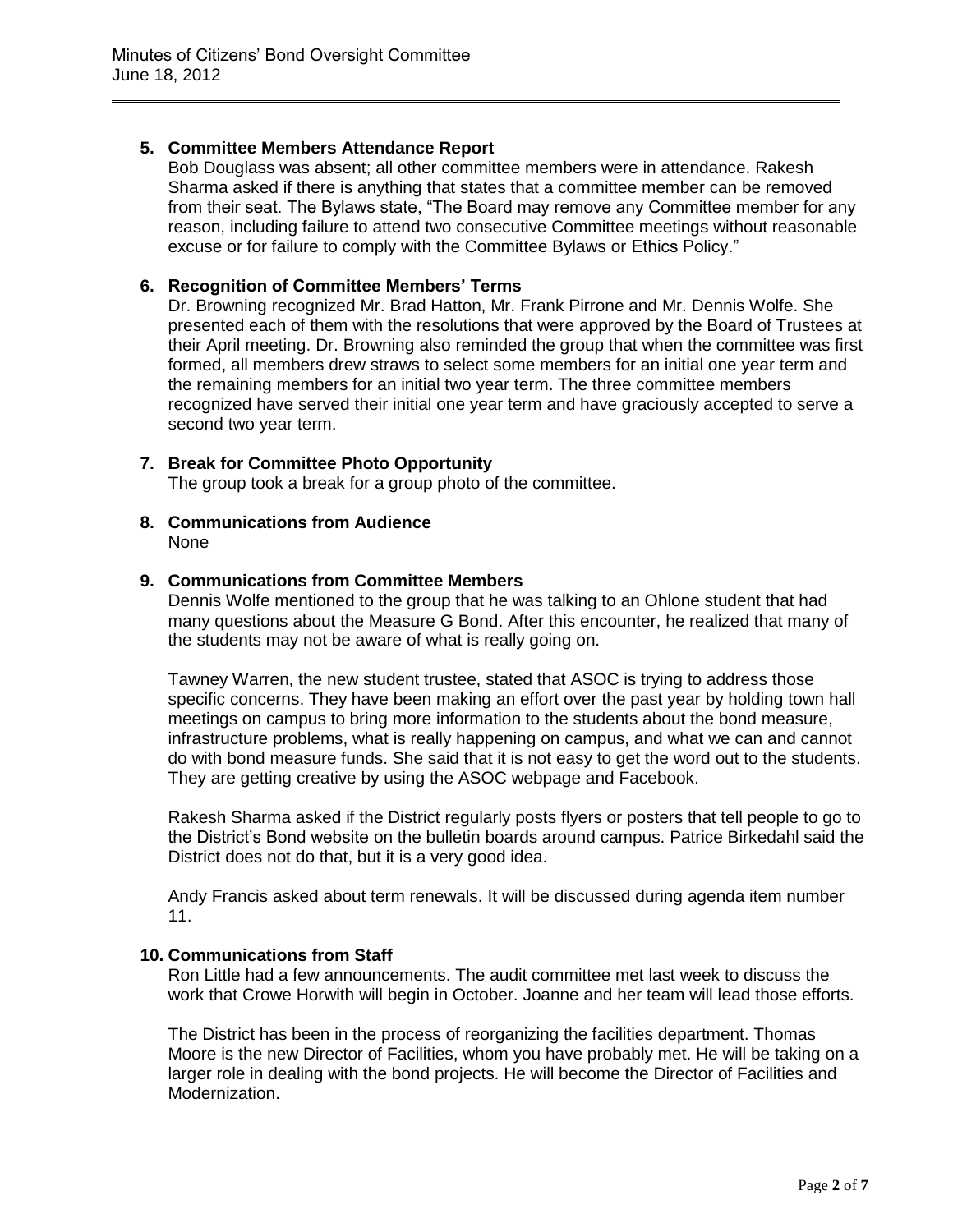Dr. Browning added that the District is in the process of making presentations to various community groups on a regular basis to give them updates about the progress of the Measure G Bond. This gives the community an opportunity to get their questions answered and voice their concerns about the College.

## **11. Committee Member Term Renewal**

Dr. Browning announced earlier that three members of the committee have been reappointed by the Board of Trustees. Andrea Francis's term is up in August and Ron Little asked if she would be willing to serve a second term. Ann Kennedy mentioned that she would need to express her interest in writing. Kelly Abad will send an email to Andy asking if she would like to serve a second term. Andy should reply all to include Ron Little on the response if she is interested. The term renewal will then go to the Board of Trustees for approval.

# **12. Measure A Financial Update**

Joanne Schultz gave an update on the Measure A finances. Measure A is winding down and there are only a few things left that are outstanding. There is a grand total of \$1,100,825.06 that has not been spent yet, but some of this amount has been committed. This is almost exactly where we were last time. We have not spent a lot of our Measure A. There is about \$50K of interest that has been earned but not assigned to budget.

Dennis Wolfe asked if the money will roll over to Measure G. Ann Kennedy said that the money will never leave these accounts but it can be used for Measure G projects if it is approved by the Board.

Bill Wahl asked if any of the \$349M is charged for administrative costs and is interested in the policy the District has in place. Joanne Schultz said that the District is very careful about what administrative costs we charge to the bond.

# **13. Measure A Bond Projects Update**

Don Eichelberger gave an overview of the Measure A Bond projects. The goal is to close down Measure A. We are not taking any new assignments under Measure A. There are a few activities at the new Center, the Student Services building and with the Science Modulars. Insurance activities and legal activities are going on and the District is not at liberty to discuss at the moment. The closing of older DSA projects are still ongoing. Our District is in a premier position with where we are standing with DSA. We have all the paperwork in place. Working with DSA is an acquired skill.

Rakesh: It is hard to work until you know how to do it. Is there a format that you need to follow so that DSA is happy? If everything is clean, I have difficulty understanding how DSA is hard to work with.

Don: DSA is a large organization that works for the safety of the staff and students. Their mission is to know that we are in safe buildings. DSA is the permitting agency for K-14 organizations. The District has to keep records up to date so that we can give everything to DSA at the end of the job. At the end of the process you get a certification. DSA is underfunded and they have a lot of projects to work on. The process can be slow.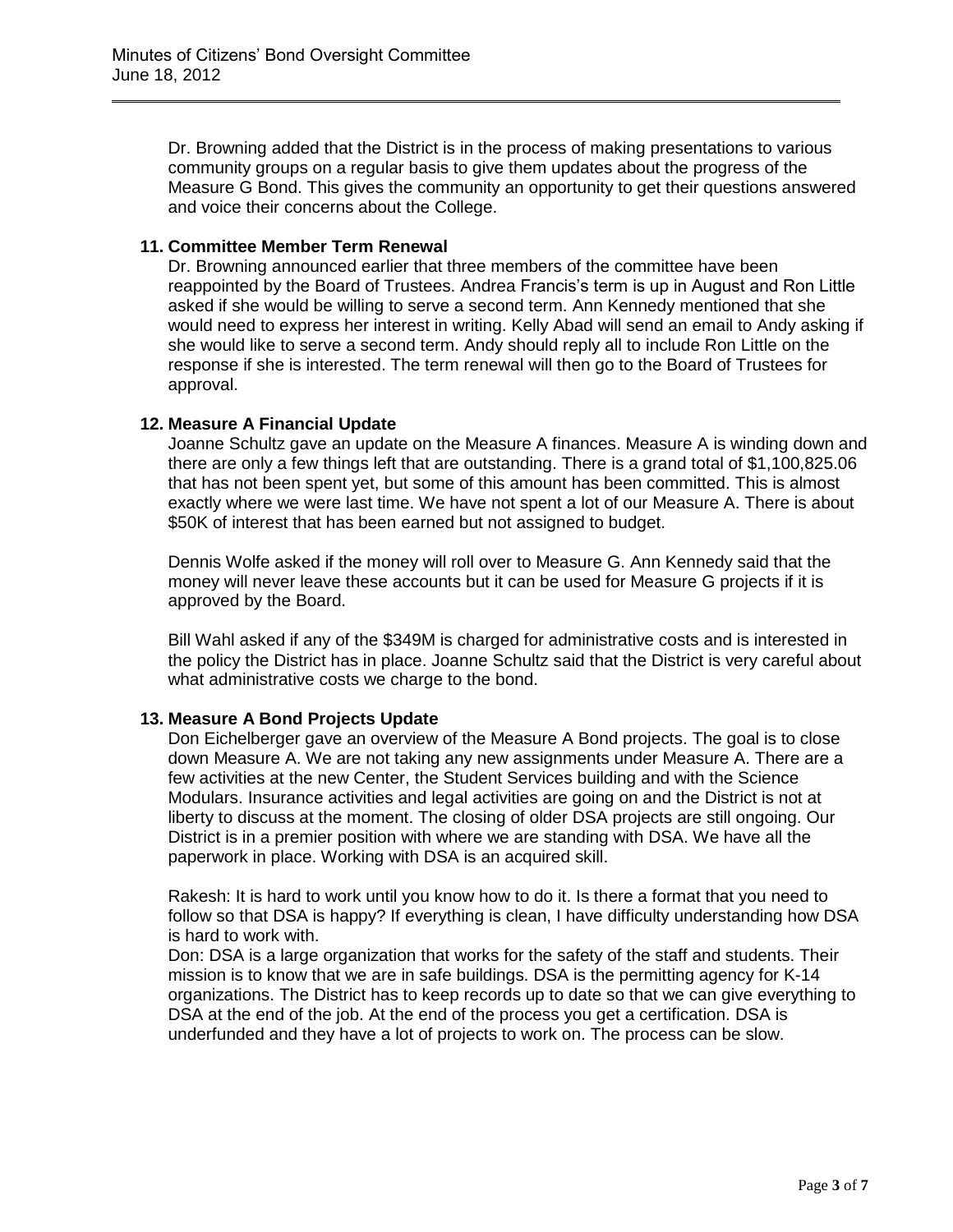#### **14. Measure G Financial Update**

Ann Kennedy went over the Measure G financial report with the committee. The report shows something new that the committee has not seen before. Under funding sources it shows unallocated interest earned. No Board action has taken place on funds in this box. The funds are placed into a project budget that is approved by the Board and then will be moved into interest earned. Ann discussed the actual expenses to date with a detailed report that shows per project line items. There is activity in renewable energy generation, planning and assessment, and construction management. There are technology purchases, which include new servers for the District.

Rakesh Sharma: Explain inflation. Where does it come into play?

Ann: In the calculations that were originally done, original estimates have an inflation calculation. The project team is closely scoping and estimating projects. A Bond list revision will go to the Board before your next meeting. The number for inflation could be more or less. There will be a major realignment so that we are in line with the Facilities Master Plan.

Frank Pirrone: Is there a new science building? There is not a specifically called out science building, but there will be a building for science but it's not the same.

Hector Rastrullo: Have all of the bonds been sold?

Ann: The amount we have the right to sell is \$349 million but only Series A and Series A-1 have been sold at this time, which both total \$80M. We have timeline requirements to spend the money within.

Hector: Under line 9107, Quick Fix, do we know what the \$3 million will be spent on? Ann: The Below Grade Water Intrusion project needed supplementing to their scope and \$3 million were expensed.

Rakesh: Has the money been moved?

Ann: No, it has been expensed against actual costs for the BGWI project. That project has a dual funding source. It has a funding source from measure A and a funding source from measure G.

Dennis Wolfe: The committee had a slide presentation that we saw where there were tremendous underground problems. We were informed that Measure A would not be sufficient and the District would use Measure G funds to supplement.

Don – There are three sources of funding. \$9.8 million from state funding, a small amount of funding from Measure A and the Measure G supplement. Some of the funding will be returned to Measure G.

Hector: The total for that project is about \$3-4 million?

Don: No, the total is more like \$12.5 million.

Hector: Don, can you give me some idea of where we started and where we are? \$5 million is not the total for the Below Grade Water Intrusion project. It is only one of the projects. Ron Little: There is a list of about 30 projects on the quick fix list that have a need for immediate repair. The District is still working through those projects on the list. Dennis: These projects are major renovations, not repairs.

Rakesh: We can report out at our next session if we need to show the other three funding sources, correct? That would be our final report for Measure A conceptually.

Hector: We have an end deadline to spend the bond funds. Are we going to make that deadline?

Chris Wilson: Yes, the two current projects will meet the deadline, but there is about \$10 million that we will be using for future technology projects.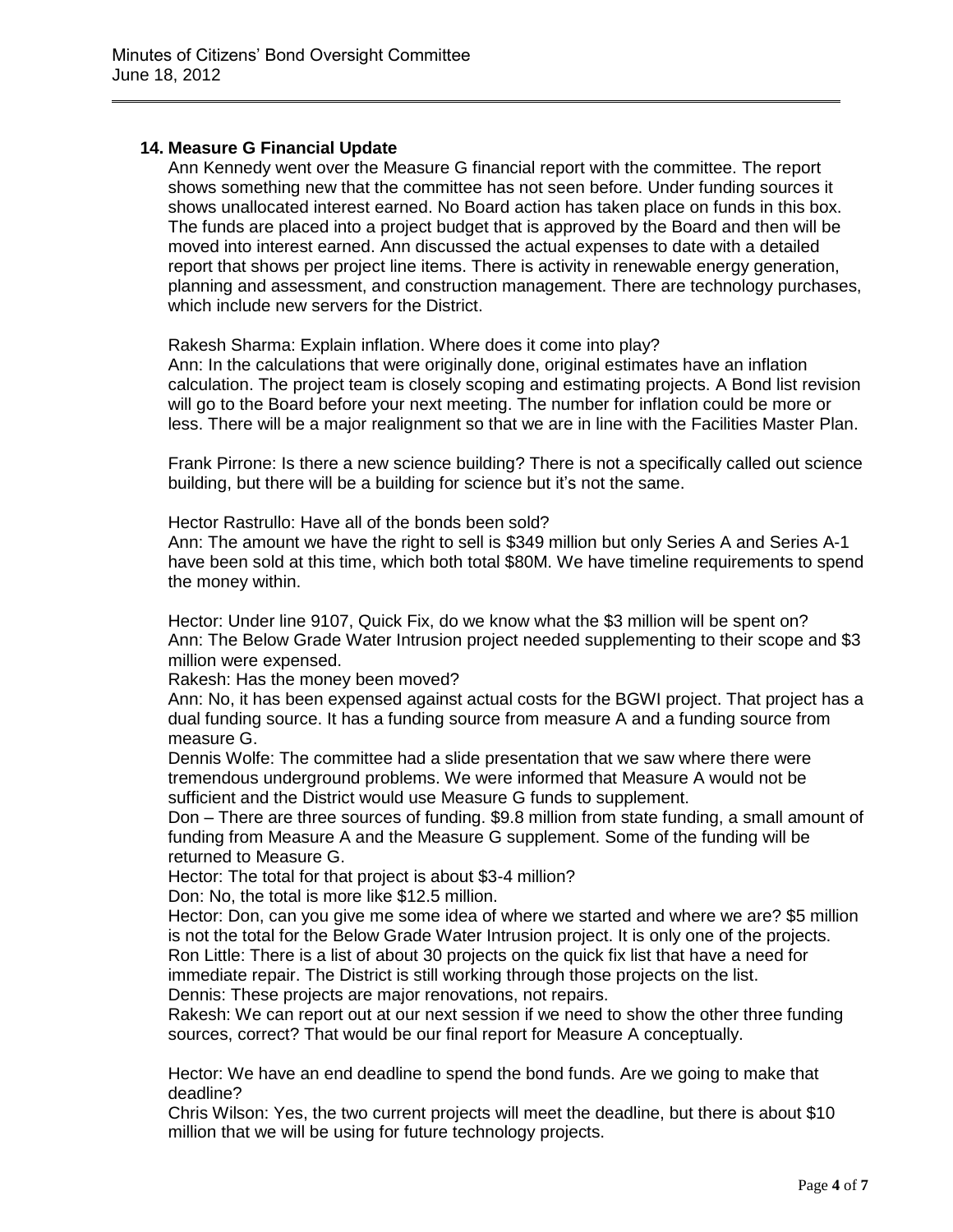### **15. Measure G Bond Projects Update**

Chris Wilson went through a project update with the committee. He highlighted that the District Facilities Master Plan was approved by the Board of Trustees at their May 9<sup>th</sup> meeting. He showed an overview of what the campus map would look like after the master plan has been completed. Five new buildings will take the place of existing buildings. Buildings 1, 2, 3, 4, and 8 are going to be taken out. We will have more ease of accessibility on the campus instead of having to go through Building 1. Chris also showed that areas where the two parking garages may go. The garages will have a softened look by not being too high. The athletic fields will have a synthetic turf going forward. The soccer field will move into the location of existing parking lot D, taking up half of that lot. Students will be able to park up higher on the hill. There is a lot of talk about social areas in and around the buildings. He also showed that strip of land near Mission Boulevard will be used to go out for an RFP for a possible ground lease. The shape of the buildings is not set in stone. The map just gives the committee a feel for what the campus may look like in the future.

Chris discussed the quick fix projects. There are about 10 projects that are at various scopes and design stages. There are some sidewalk repairs, fire alarms in the Smith Center are failing, safety rails need to be changed, roof tiles need to be fixed, floor boxes in Newark will be changed because of they are a trip hazard and signage will be corrected on a temporary basis.

He also discussed the Fremont Solar Project. Many of the committee members were able to take the tour. The entire fence is up around the site. We are looking for PG&E to start up and give us permission to operate by the end of August so that the College can then realize the savings. He showed Newark Photovoltaic renderings. The Newark project will be similar to the ground system in Fremont, but 14 feet in the air. Approval from DSA was expected in mid-June. We are now looking at a mid-July approval. We are looking to have completion by the end of the year.

Chris also discussed the Civil Infrastructure Project. This project is a site survey process to show us what is really here. Field locating will start in the summer with ground penetrating radar. There will be some digging in the ground so that we have accurate information going forward.

Chris also mentioned that the architect RFQ is due next week. We hope to have Board approval in September.

Bill Wahl: I enjoyed the tour of the facility. What happens at night? Do you revert back to the grid?

Chris: The meter will spin backwards all day and the power will start going the other direction at night.

Rakesh: It is like a checking account.

Brad Hatton: When does the District plan on breaking ground?

Chris Wilson: June of 2014 is a goal. There will be a year or so for design and six months for approvals with DSA.

Brad: Will all of them be removed at once? One at a time?

Chris: There are three options and the District is asking for a fourth. That decision has not been made yet.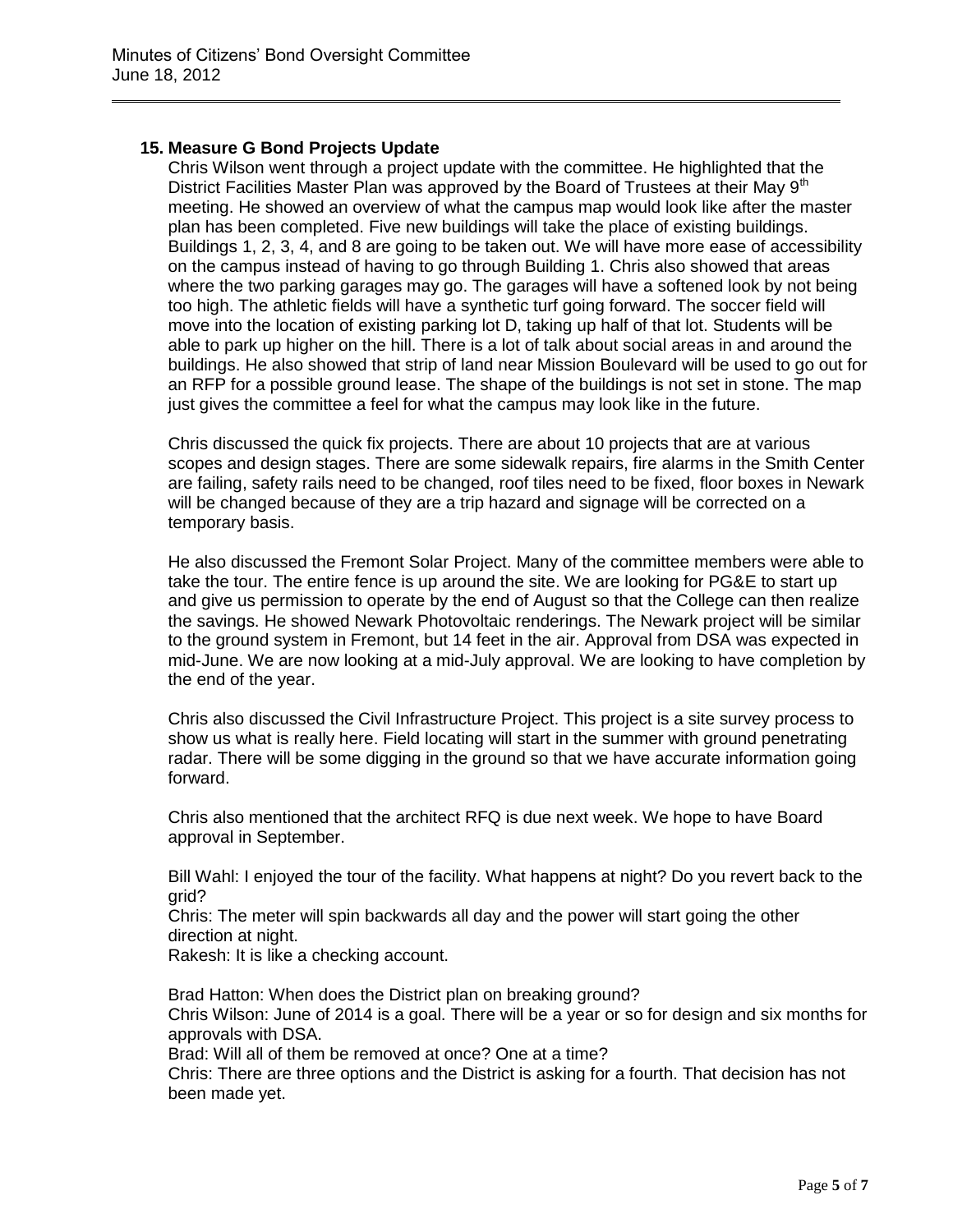Dennis Wolfe: You mentioned something about replacing floor boxes at the Newark Center. Is this in the floor of the building that we spent a lot of money on from Measure A? That is a waste of money.

Chris: We are working with the manufacturer to get them replaced.

Dennis: When looking under the ground, do we have any clue that there may be surprises? Have we had this problem?

Joanne Schultz: During construction of the Smith Center an Indian burial site was found. Many of the buildings that we are looking at have already been built on so we may have less risk.

Chris: The parking lots may be a bigger risk.

Tawney Warren: I'm looking at these projects as a student. We see that all this bond money is being spent for major improvements. There is a problem with copper and solar panels being stolen. What is being set in place to secure the Newark parking structure panels? Chris: Everything will be in conduit. There will be boxes that are lockable. From a safety standpoint, there will be security hardware in place.

Tawney: How much is the Newark Solar Project?

Chris: About \$9.6 million dollars.

Andy Francis: I noticed that there is a lot of wire at the end of the solar panel units in Fremont. Is there going to be some protection for all the wire sitting there? Chris: We could look more into this matter. The wire that goes into the back of those panels is less desirable because it is smaller. All of the wires will be neatened up.

Rakesh Sharma: Will the solar panels over the parking in Newark be located over existing parking?

Chris: Yes, they will be located on the existing parking lots.

Bill Wahl: How much of the \$349 million will be going to administrative costs? What is the policy?

Ron Little: The practice is to charge the bond only for employees that serve the Measure G work directly, which includes procurement, bond accounting, consultants and Thomas Moore, who will be charged 75% to the bond.

Bill: Do we have an inspector?

Chris: We hire consultants approved by DSA that are authorized to inspect on their behalf. Bill: Does Ohlone formally accept bond projects?

Chris: The inspector is part of the process of accepting the building. We do walkthroughs, punch lists and then we pay them when it is done.

Dennis: This is some of the best ever money spent. The expense for payroll is really at a minimum. I'm quite satisfied that there isn't any abuse going on here. You cannot wave a magic wand to get it done. It is reasonable to expect that some of those staff costs are going to be charge to the bond.

#### **16. Proposed Meeting Schedule**

Rakesh Sharma let the group know that there is a proposed meeting schedule in the packet. He asked if anyone has any issues with the schedule. Andy Francis said that we have managed to hit both of her son's birthdays, but the dates are ok.

**Motion** / Francis / Seconded / Pirrone / All in favor